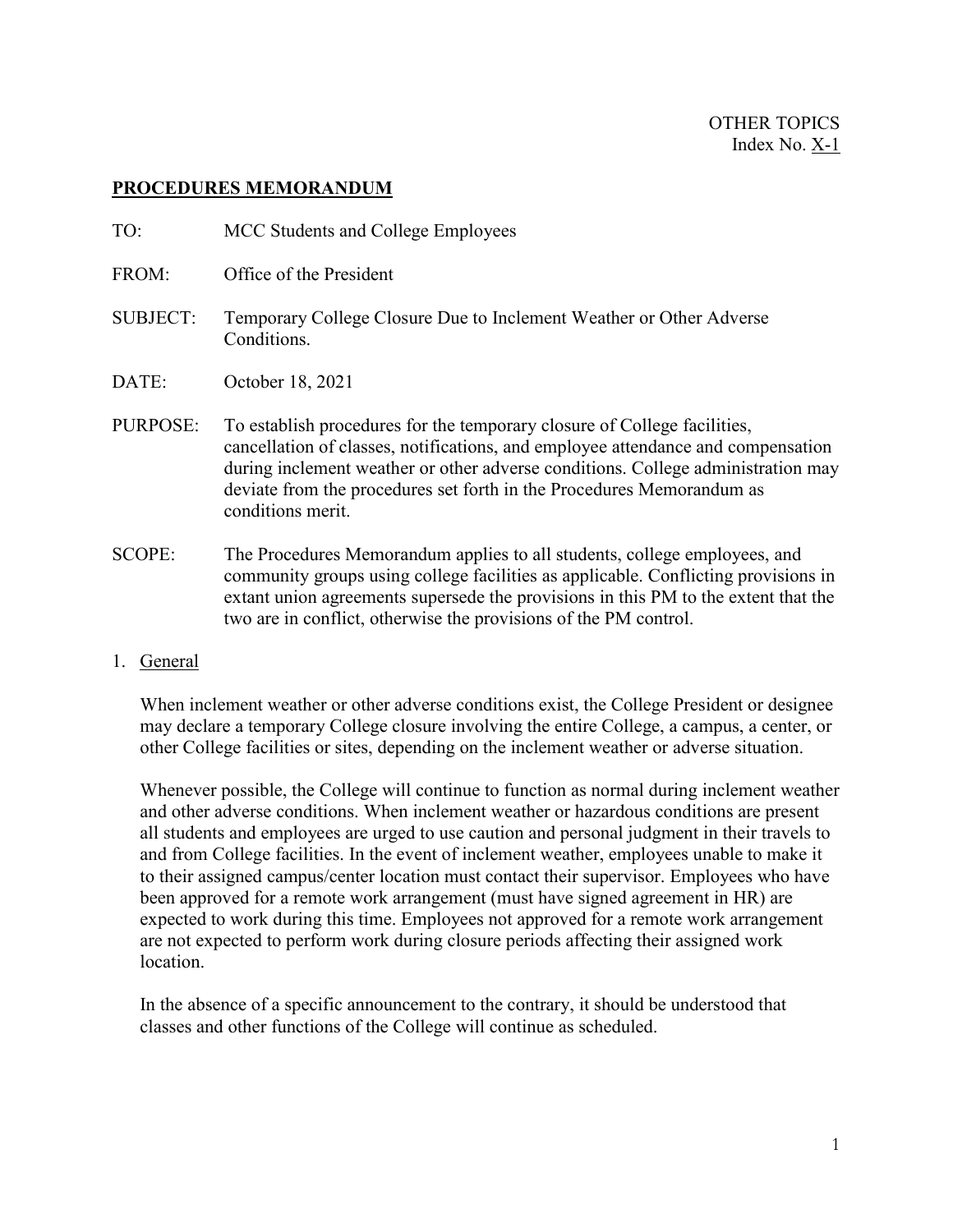## 2. Closure, Delay, Cancellation Definitions

A temporary College closure is a closure of the entire College, a campus, a center, or other College facilities or sites.

When a temporary College closure due to inclement weather is under consideration an attempt will be made to assess and project a number of variables. These variables may include, but not be limited to, the nature of the storm or event, the time the storm or event begins, weather forecasts, temperature, wind chill, conditions at affected College facilities, road conditions, and decisions made by other schools in the metropolitan area, including but not limited to, the University of Nebraska at Omaha, Creighton University, Bellevue University, and local school districts. Weather conditions may vary within the College's four-county service area; therefore, it may be necessary to close, cancel or delay classes or other scheduled activities at one or more College facilities while others continue to operate as normal.

In the case of other adverse conditions, the nature and duration of the situation, and its impact on affected College facilities will be assessed to determine the appropriate action.

In the case of either inclement weather or other adverse conditions, the following closure options may be declared:

- A. Closure of College Closure of the College is defined as complete suspension of physical classroom, events, and business activities of the College at all locations. Remote or online classes or programs may continue with physical college locations closed. Employees who have been approved for a remote work arrangement are expected to work during this time. Employees not approved for a remote work arrangement are not expected to work at the physical location unless deemed a Designated Employee (see page 4).
- B. Closure of Specific College Facilities Closure of specific College facilities may occur when inclement weather or other adverse conditions affect one or more, but not all, College facilities. Employees who normally work at the closed facilities may be required to work at a different College location, and employees at open locations will be expected to work at their normal work site at their normal time unless informed differently. Employees who have been approved for a remote work arrangement are expected to work during this time.
- C. Delay in Opening of College or Specific College Facilities A delay in opening the College, or specific College facilities, is defined as a suspension of all physical classroom, events, and business activities on-site College-wide or at the given locations(s) until otherwise directed by the College President or designee. During such a delay, employees who have been approved for a remote work arrangement are expected to work during this time. Employees not approved for a remote work arrangement are not expected to work at the physical location unless deemed a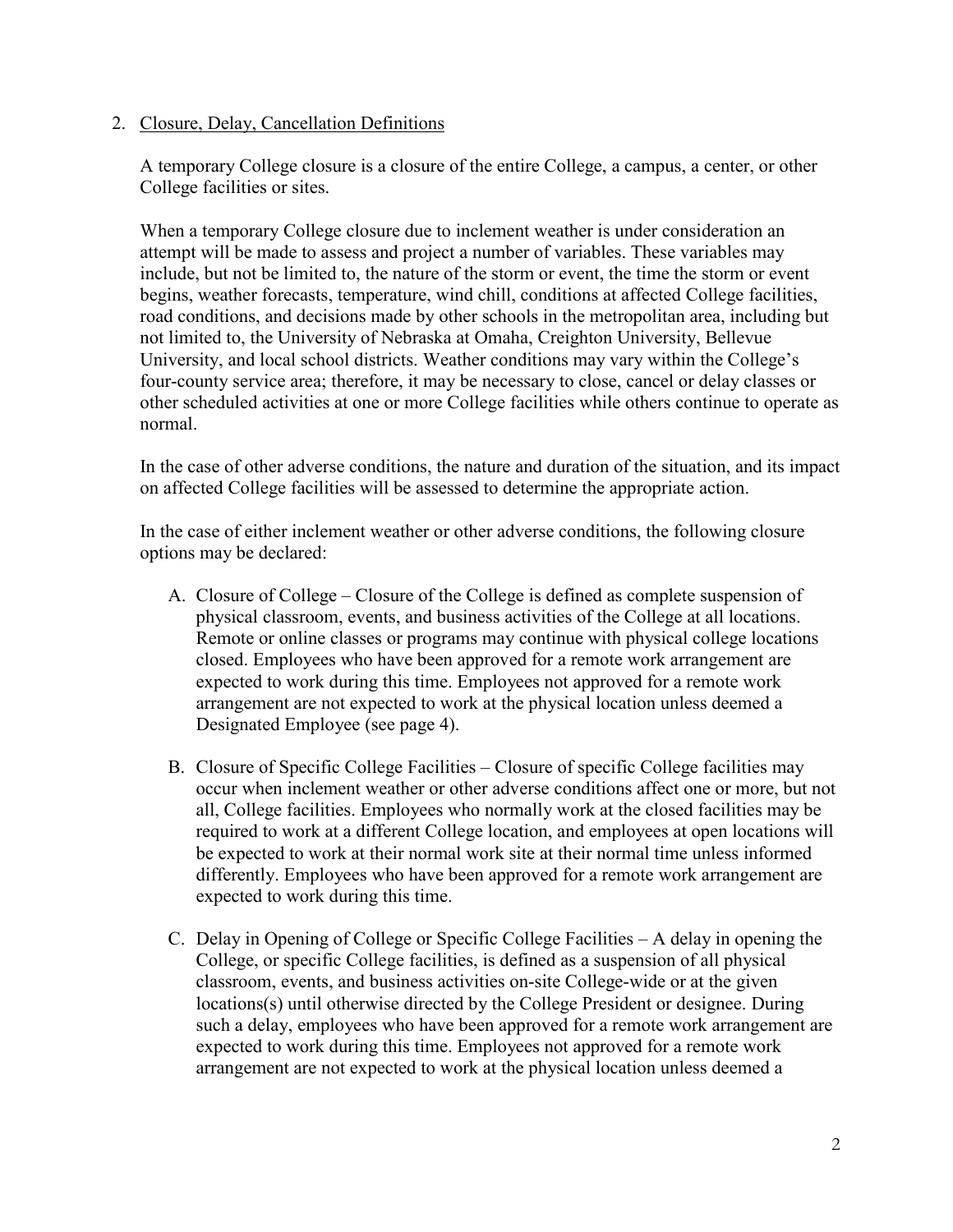Designated Employee. The MCC Police Department will provide access to affected buildings at least thirty minutes prior to opening time.

D. Cancellation of Classes – Cancellation of classes is defined as suspension of the educational activities of the College, affected facilities, and/or affected course delivery modes. Students will not be required to report for classes; however, employees will be expected to work during this time. If classes are cancelled at all the College's campuses and centers, MCC classes shall also be cancelled at all fourcounty area locations. However, online and remote classes will continue as normal and not be impacted by cancellation of in-person classes.

Delay of classes – Delay of classes is defined as starting classes at a time later than normal. The time classes are to begin will be announced at the time of original notification of delay whenever possible. Students will be expected to report to class at the designated time. Online and remote classes will continue as normal and not be impacted by delay of in-person classes. Employees will be expected to work during this time. The MCC Police Department will provide students access to affected buildings at least thirty minutes prior to the resumption of classes.

3. Process

Preparation for inclement weather and other adverse conditions:

- A. In October each year, the President's Office shall post on MyWay a reminder that this Procedures Memorandum is available.
- B. In October each year, the President's Office shall send a copy of this Procedures Memorandum, Academic Calendar, and the updated Emergency Contact and Temporary College Closure Notification List document to all individuals identified in the Notification List document, detailing who specifically is to do what.
- C. In October each year, supervisors should communicate to their staff how College closure information will be conveyed (phone calls, text, email, MCC website). Once the method of notification is determined, appropriate notification information should be updated as needed. Supervisors should also refer employees to available websites, emails, text notifications and the Weather Line (531-622-2499) to see if the College is closed due to inclement weather or other adverse conditions.
- D. In October each year, the Vice President for Student Affairs shall send a notice to all students' MyWay portal accounts informing them of the notification methods for temporary closures due to inclement weather and other adverse conditions. Links to the notification procedures will also be provided on the MyWay portal and the College's webpage.
- E. The Director of Facilities Operations or designee is responsible for gathering weather information when a storm is predicted.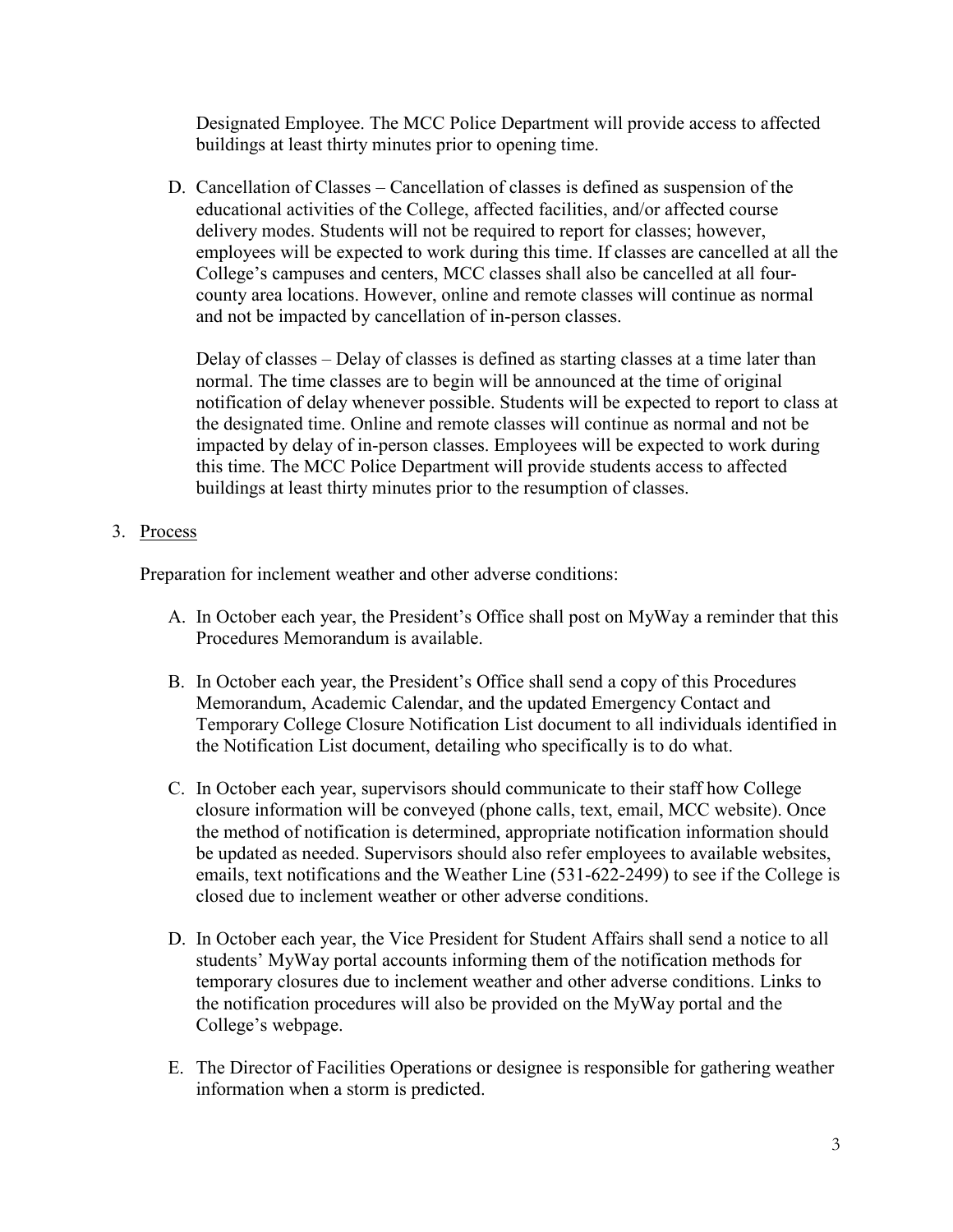## Employee Attendance and Compensation

When College campus, center, or other College facilities or sites are closed, or have a delayed opening or early closing, employees who have been approved for a remote work arrangement (must have signed agreement in HR) are expected to work as regularly scheduled Employees not approved for a remote work arrangement are not expected to perform work during closure periods. When part-time regular and full-time employees are excused from work due to a temporary College closure declared by the College President or designee, they will be compensated for their scheduled hours at their regular rate of pay. Employees who choose not to work their scheduled hours must utilize annual leave or personal leave (whichever applies to the employee) to cover their absence. If the employee has no annual leave as provided above, the time off work shall be without pay. Employees who are on previously scheduled vacation, sick leave, or any approved leave will be charged for such leave as though the weather emergency/other adverse condition day was a regular work day. Part-time temporary employees are not compensated for temporary College closures unless notified otherwise (i.e. sign language interpreters).

For employees working at satellite locations that are not controlled by the College, (e.g., public schools) a decision regarding the cancellation of classes may vary from one location to another. Specifically, if a satellite site not controlled by the College closes, MCC classes or programming at that location will also be cancelled. Employees assigned to the closed satellite location and have been approved for a remote work arrangement are expected to work during this time. Employees not approved for a remote work arrangement may be required to work at a different campus or center. However, if the College closes but the satellite location does not close, any employee assigned to the satellite location may need to remain and carry out assigned duties.

Designated Employees – For the purpose of physically reporting to work during temporary College closures, certain College employees are categorized as "Designated Employees." Designated Employees may be asked to report to work during a temporary College closure. If the College President or designee declares the College closed due to inclement weather or other adverse conditions, non-exempt (hourly) designated employees who are required to physically report to work based on specific needs of the College shall be paid at the rate of two (2) times their regular hourly rate for all hours worked, commencing at the official time of the closing. This does not include any employees approved for a remote work arrangement or covered by a collective bargaining unit. Bargaining unit (union) Designated Employees shall be paid for all hours worked during a closure as is provided in the collective bargaining agreement. Designated Employees who fail to report to work as scheduled during a temporary College closure may use annual leave to cover their absences. If the employee has no annual leave as provided above, the time off work shall be without pay. Designated Employees who fail to report to work as scheduled during a temporary College closure may be subject to disciplinary action.